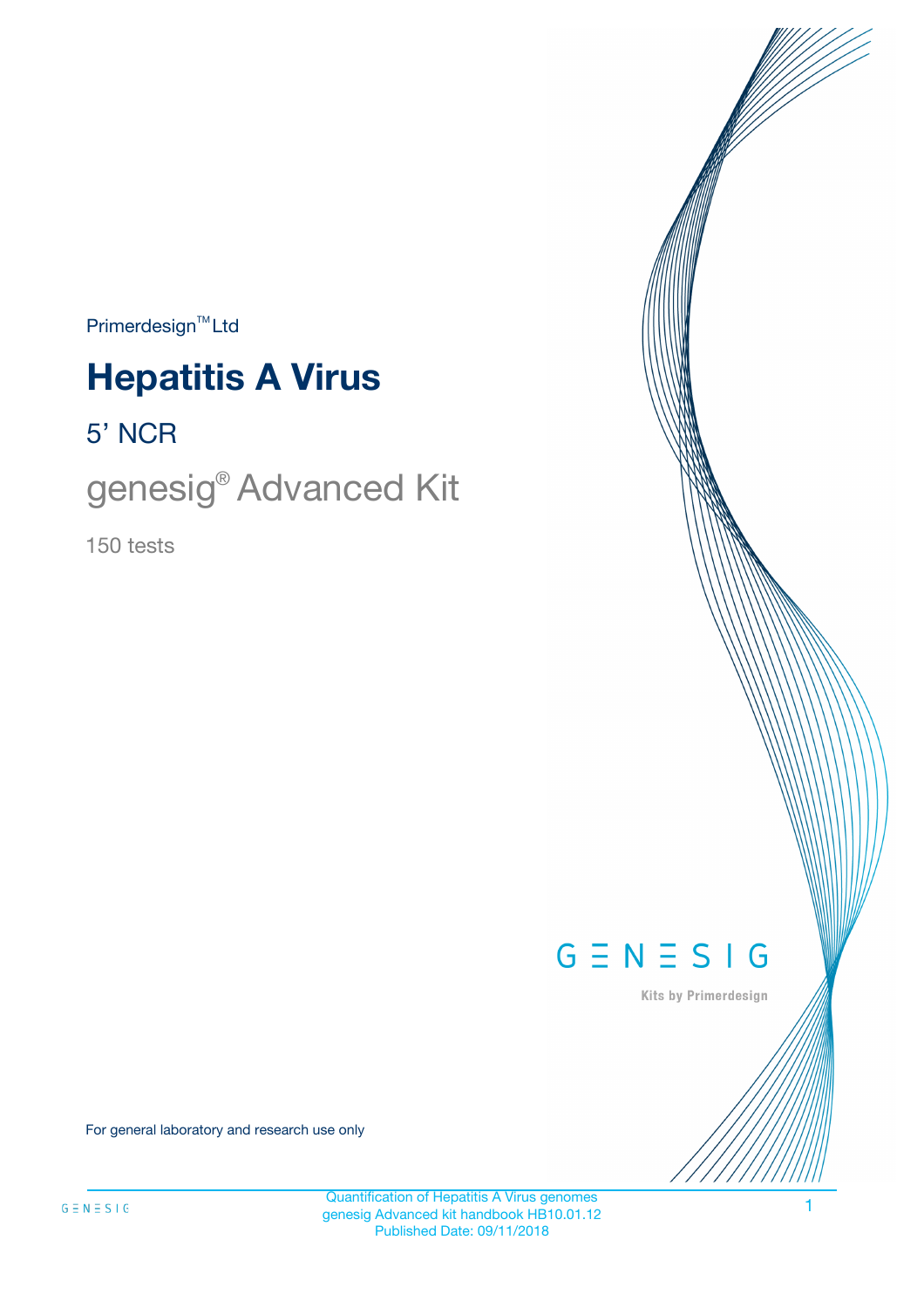### Introduction to Hepatitis A Virus

Hepatitis virus (HAV) is a non-enveloped ssRNA virus with a single serovar [1].

Hepatitis A refers to liver inflammation caused by infection with the hepatitis A virus (HAV). HAV is one of several viruses that can cause hepatitis and is one of the 3 most common hepatitis viruses in the United States. The other 2 are hepatitis B and hepatitis C.

Hepatitis A (formerly known as infectious hepatitis) is an acute infectious disease of the liver caused by the hepatovirus hepatitis A virus. Most commonly transmitted by the fecal-oral route, such as contaminated food. Unlike hepatitis B and hepatitis C, hepatitis A does not cause chronic (ongoing, long-term) disease. Although the liver does become inflamed and swollen, it heals completely in most people without any long-term damage. Once a patient has had hepatitis A, they will develop lifelong immunity to the disease.

Because of the way it is spread, the hepatitis A virus tends to occur in epidemics and outbreaks. As many as 1 in 3 people in the United States have antibody to HAV, meaning they have been exposed to the virus, but most do not become ill. The number of cases of hepatitis A in the United States varies among different communities and has not been affected significantly by the introduction of the hepatitis A vaccine since the early 1990s.

#### **References**

1 Ryan KJ, Ray CG (editors) (2004). Sherris Medical Microbiology, 4th ed., McGraw Hill, 541– 4. ISBN 0838585299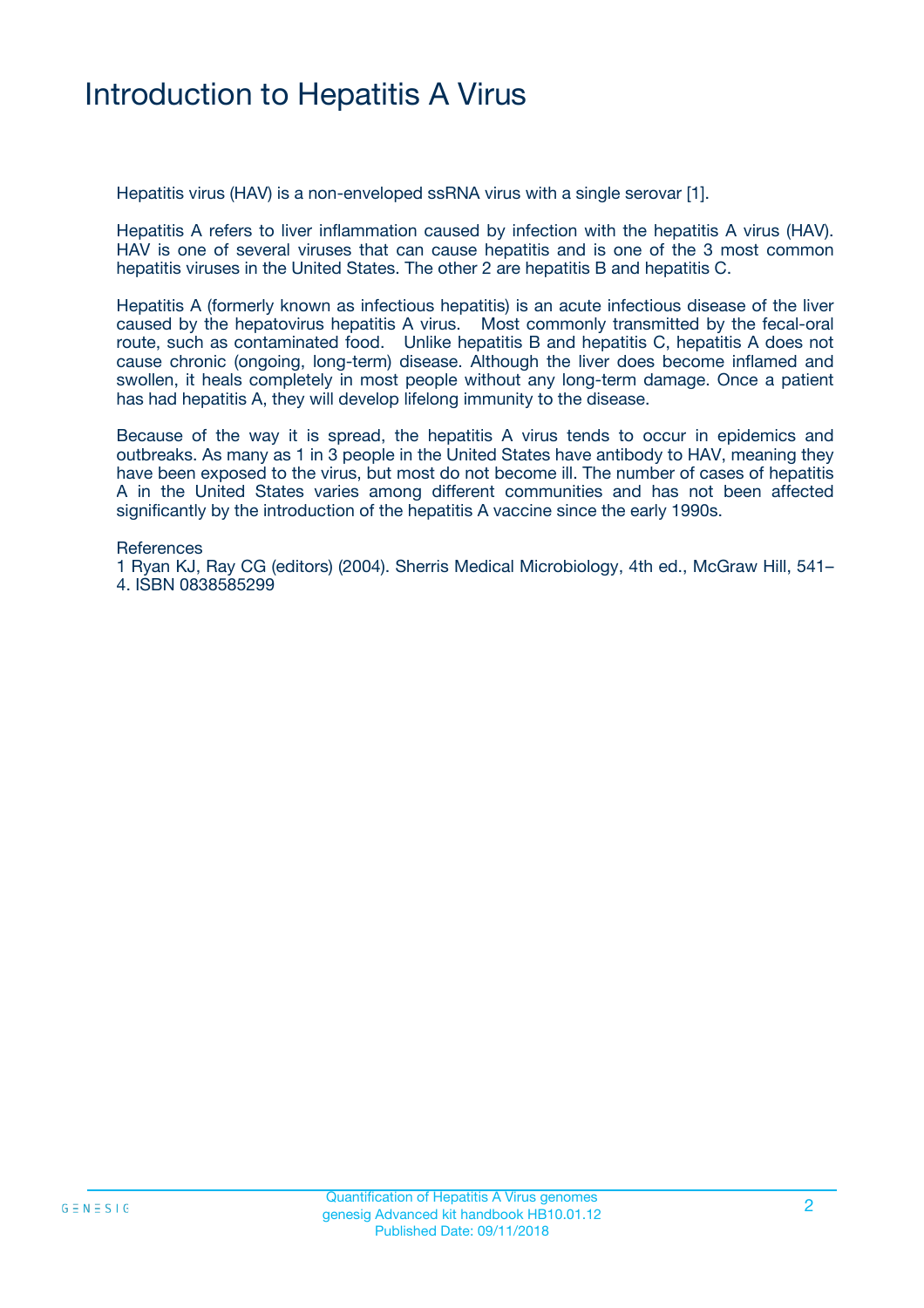## **Specificity**

The Primerdesign genesig Kit for Hepatitis A Virus (HAV) genomes is designed for the in vitro quantification of HAV genomes. The kit is designed to have a broad detection profile. Specifically, the primers represent 100% homology with over 95% of the NCBI database reference sequences available at the time of design.

The dynamics of genetic variation means that new sequence information may become available after the initial design. Primerdesign periodically reviews the detection profiles of our kits and when required releases new versions.

The primers have 100% homology with over 95% of reference sequences contained in the NCBI database and therefore has a very broad detection profile. However, due to the inherent instability of RNA viral genomes, it is not possible guarantee detection of all clinical isolates.

If you require further information, or have a specific question about the detection profile of this kit then please send an e.mail to enquiry@primerdesign.co.uk and our bioinformatics team will answer your question.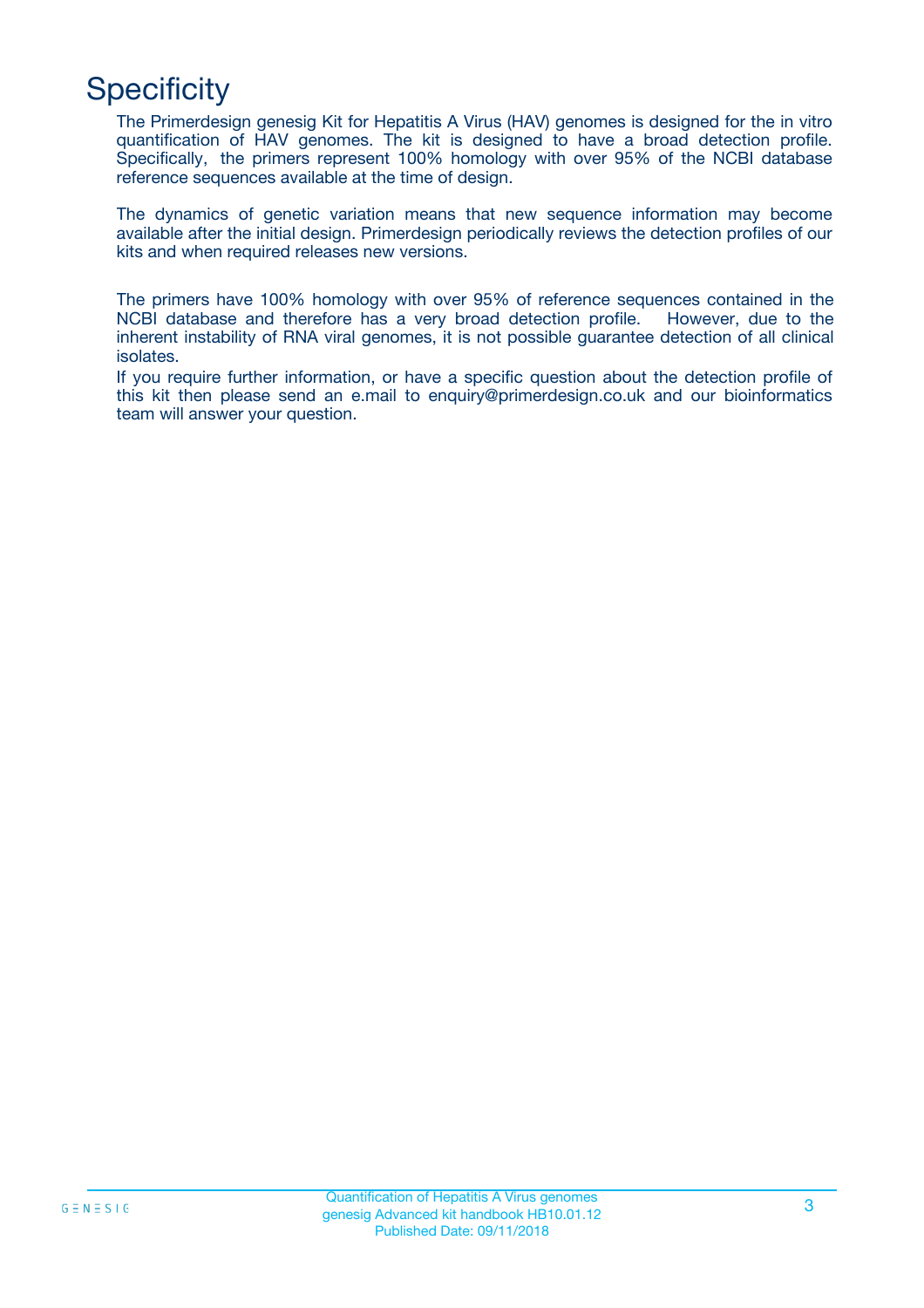### **Kit contents**

- **HAV specific primer/probe mix (150 reactions BROWN) FAM labelled**
- **HAV positive control template (for Standard curve RED)**
- **Internal extraction control primer/probe mix (150 reactions BROWN) VIC labelled as standard**
- **Internal extraction control RNA (150 reactions BLUE)**
- **Endogenous control primer/probe mix (150 reactions BROWN) FAM labelled**
- **RNase/DNase free water (WHITE) for resuspension of primer/probe mixes**
- **Template preparation buffer (YELLOW) for resuspension of internal control template, positive control template and standard curve preparation**

### **Reagents and equipment to be supplied by the user**

#### **Real-time PCR Instrument**

#### **Extraction kit**

This kit is recommended for use with genesig Easy DNA/RNA Extraction kit. However, it is designed to work well with all processes that yield high quality RNA and DNA with minimal PCR inhibitors.

#### **oasigTM lyophilised OneStep or Precision**®**PLUS OneStep 2X RT-qPCR Master Mix** Contains complete OneStep RT-qPCR master mix

**Pipettors and Tips**

**Vortex and centrifuge**

**Thin walled 1.5 ml PCR reaction tubes**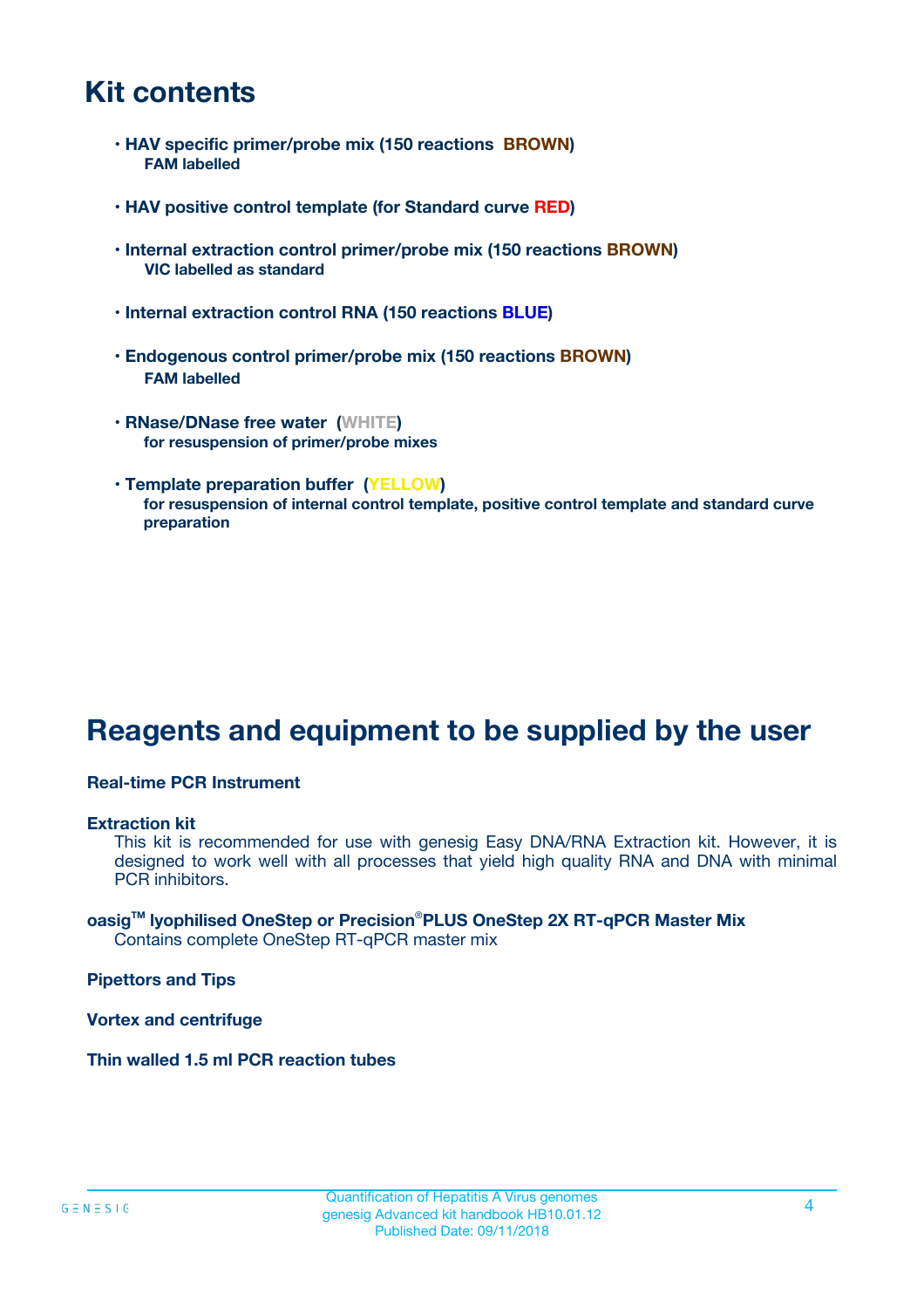### Kit storage and stability

This kit is stable at room temperature but should be stored at -20ºC on arrival. Once the lyophilised components have been resuspended they should not be exposed to temperatures above -20°C for longer than 30 minutes at a time and unnecessary repeated freeze/thawing should be avoided. The kit is stable for six months from the date of resuspension under these circumstances.

If a standard curve dilution series is prepared this can be stored frozen for an extended period. If you see any degradation in this serial dilution a fresh standard curve can be prepared from the positive control.

Primerdesign does not recommend using the kit after the expiry date stated on the pack.

### Suitable sample material

All kinds of sample material suited for PCR amplification can be used. Please ensure the samples are suitable in terms of purity, concentration, and RNA/DNA integrity (An internal PCR control is supplied to test for non specific PCR inhibitors). Always run at least one negative control with the samples. To prepare a negative-control, replace the template RNA sample with RNase/DNase free water.

### Dynamic range of test

Under optimal PCR conditions genesig HAV detection kits have very high priming efficiencies of >95% and can detect less than 100 copies of target template.

### Notices and disclaimers

This product is developed, designed and sold for research purposes only. It is not intended for human diagnostic or drug purposes or to be administered to humans unless clearly expressed for that purpose by the Food and Drug Administration in the USA or the appropriate regulatory authorities in the country of use. During the warranty period Primerdesign genesig detection kits allow precise and reproducible data recovery combined with excellent sensitivity. For data obtained by violation to the general GLP guidelines and the manufacturer's recommendations the right to claim under guarantee is expired. PCR is a proprietary technology covered by several US and foreign patents. These patents are owned by Roche Molecular Systems Inc. and have been sub-licensed by PE Corporation in certain fields. Depending on your specific application you may need a license from Roche or PE to practice PCR. Additional information on purchasing licenses to practice the PCR process may be obtained by contacting the Director of Licensing at Roche Molecular Systems, 1145 Atlantic Avenue, Alameda, CA 94501 or Applied Biosystems business group of the Applera Corporation, 850 Lincoln Centre Drive, Foster City, CA 94404. In addition, the 5' nuclease assay and other homogeneous amplification methods used in connection with the PCR process may be covered by U.S. Patents 5,210,015 and 5,487,972, owned by Roche Molecular Systems, Inc, and by U.S. Patent 5,538,848, owned by The Perkin-Elmer Corporation.

### Trademarks

Primerdesign™ is a trademark of Primerdesign Ltd.

genesig® is a registered trademark of Primerdesign Ltd.

The PCR process is covered by US Patents 4,683,195, and 4,683,202 and foreign equivalents owned by Hoffmann-La Roche AG. BI, ABI PRISM® GeneAmp® and MicroAmp® are registered trademarks of the Applera Genomics (Applied Biosystems Corporation). BIOMEK® is a registered trademark of Beckman Instruments, Inc.; iCycler™ is a registered trademark of Bio-Rad Laboratories, Rotor-Gene is a trademark of Corbett Research. LightCycler™ is a registered trademark of the Idaho Technology Inc. GeneAmp®, TaqMan® and AmpliTaqGold® are registered trademarks of Roche Molecular Systems, Inc., The purchase of the Primerdesign ™ reagents cannot be construed as an authorization or implicit license to practice PCR under any patents held by Hoffmann-LaRoche Inc.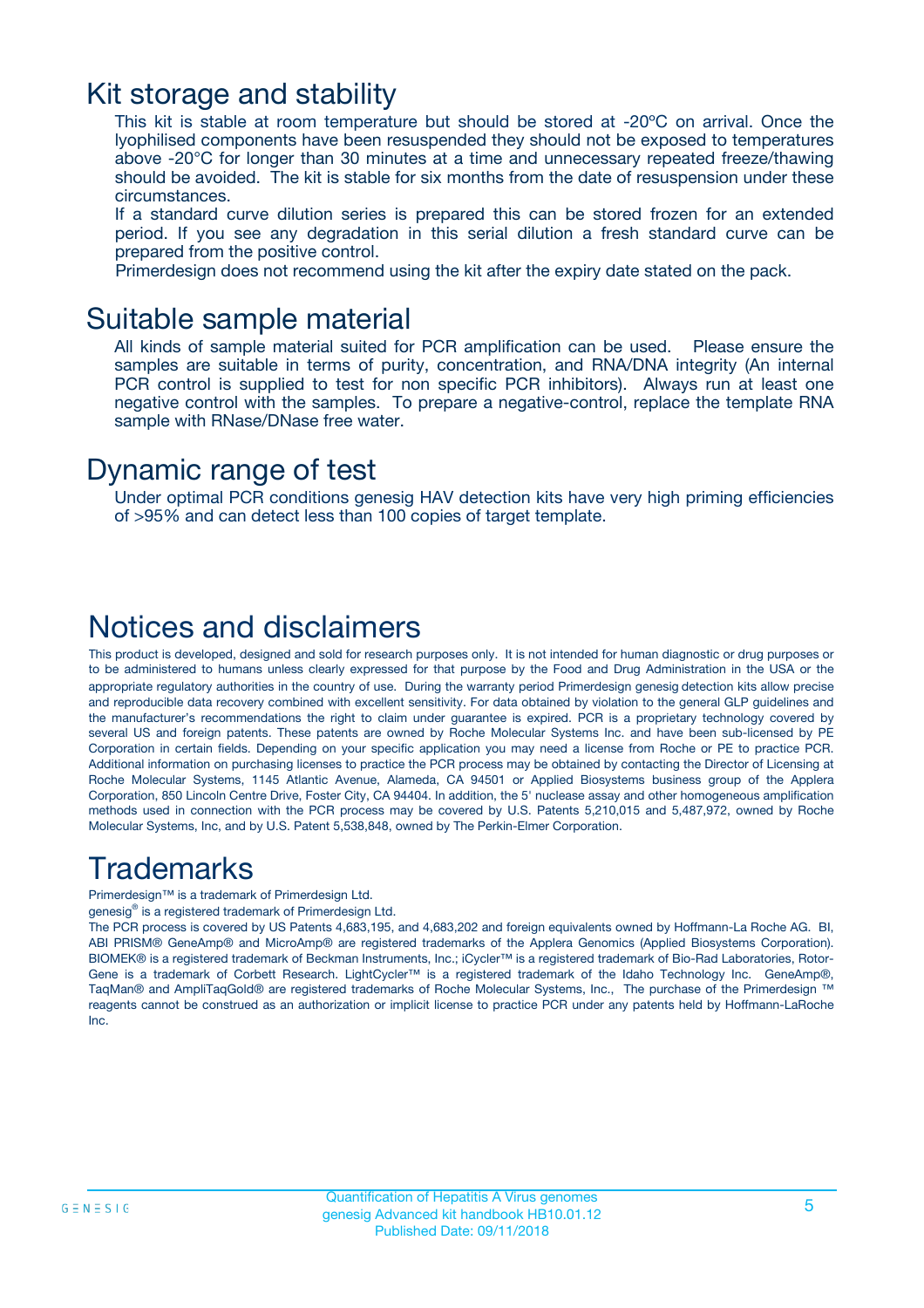### **Principles of the test**

#### **Real-time PCR**

A HAV specific primer and probe mix is provided and this can be detected through the FAM channel.

The primer and probe mix provided exploits the so-called TaqMan® principle. During PCR amplification, forward and reverse primers hybridize to the HAV cDNA. A fluorogenic probe is included in the same reaction mixture which consists of a DNA probe labeled with a 5`-dye and a 3`-quencher. During PCR amplification, the probe is cleaved and the reporter dye and quencher are separated. The resulting increase in fluorescence can be detected on a range of qPCR platforms.

#### **Positive control**

For copy number determination and as a positive control for the PCR set up, the kit contains a positive control template.

This can be used to generate a standard curve of HAV copy number / Cq value. Alternatively the positive control can be used at a single dilution where full quantitative analysis of the samples is not required. Each time the kit is used, at least one positive control reaction must be included in the run. A positive result indicates that the primers and probes for detecting the target HAV gene worked properly in that particular experimental scenario. If a negative result is obtained the test results are invalid and must be repeated. Care should be taken to ensure that the positive control does not contaminate any other kit component which would lead to false-positive results. This can be achieved by handling this component in a Post PCR environment. Care should also be taken to avoid cross-contamination of other samples when adding the positive control to the run. This can be avoided by sealing all other samples and negative controls before pipetting the positive control into the positive control well.

#### **Negative control**

To validate any positive findings a negative control reaction should be included every time the kit is used. For this reaction the RNase/DNase free water should be used instead of template. A negative result indicates that the reagents have not become contaminated while setting up the run.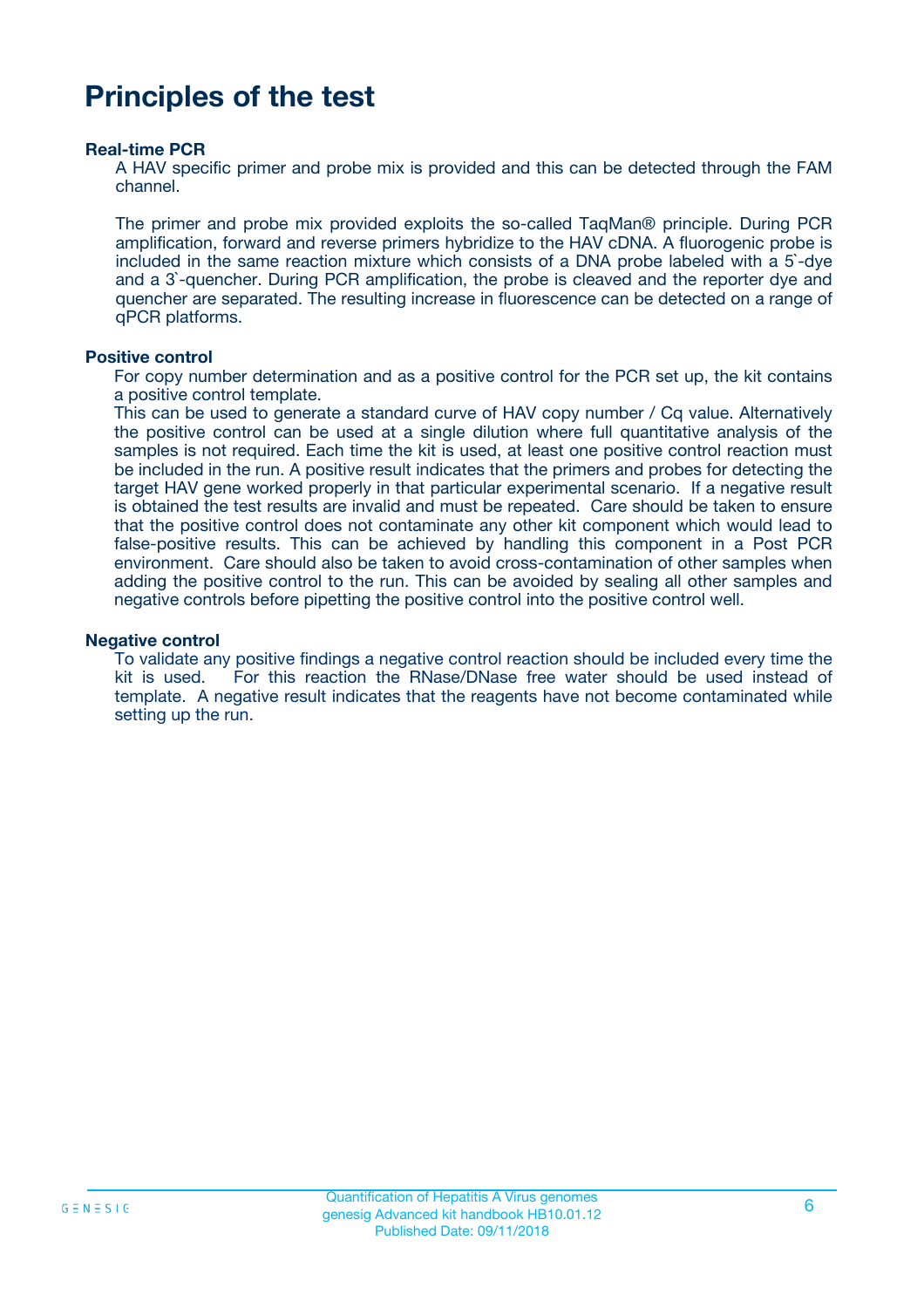#### **Internal RNA extraction control**

When performing RNA extraction, it is often advantageous to have an exogenous source of RNA template that is spiked into the lysis buffer. This control RNA is then co-purified with the sample RNA and can be detected as a positive control for the extraction process. Successful co-purification and qPCR for the control RNA also indicates that PCR inhibitors are not present at a high concentration.

A separate qPCR primer/probe mix are supplied with this kit to detect the exogenous RNA using qPCR. The PCR primers are present at PCR limiting concentrations which allows multiplexing with the target sequence primers. Amplification of the control cDNA does not interfere with detection of the HAV target cDNA even when present at low copy number. The Internal control is detected through the VIC channel and gives a Cq value of 28+/-3 depending on the level of sample dilution.

#### **Endogenous control**

To confirm extraction of a valid biological template, a primer and probe mix is included to detect an endogenous gene. Detection of the endogenous control is through the FAM channel and it is NOT therefore possible to perform a multiplex with the HAV primers. A poor endogenous control signal may indicate that the sample did not contain sufficient biological material.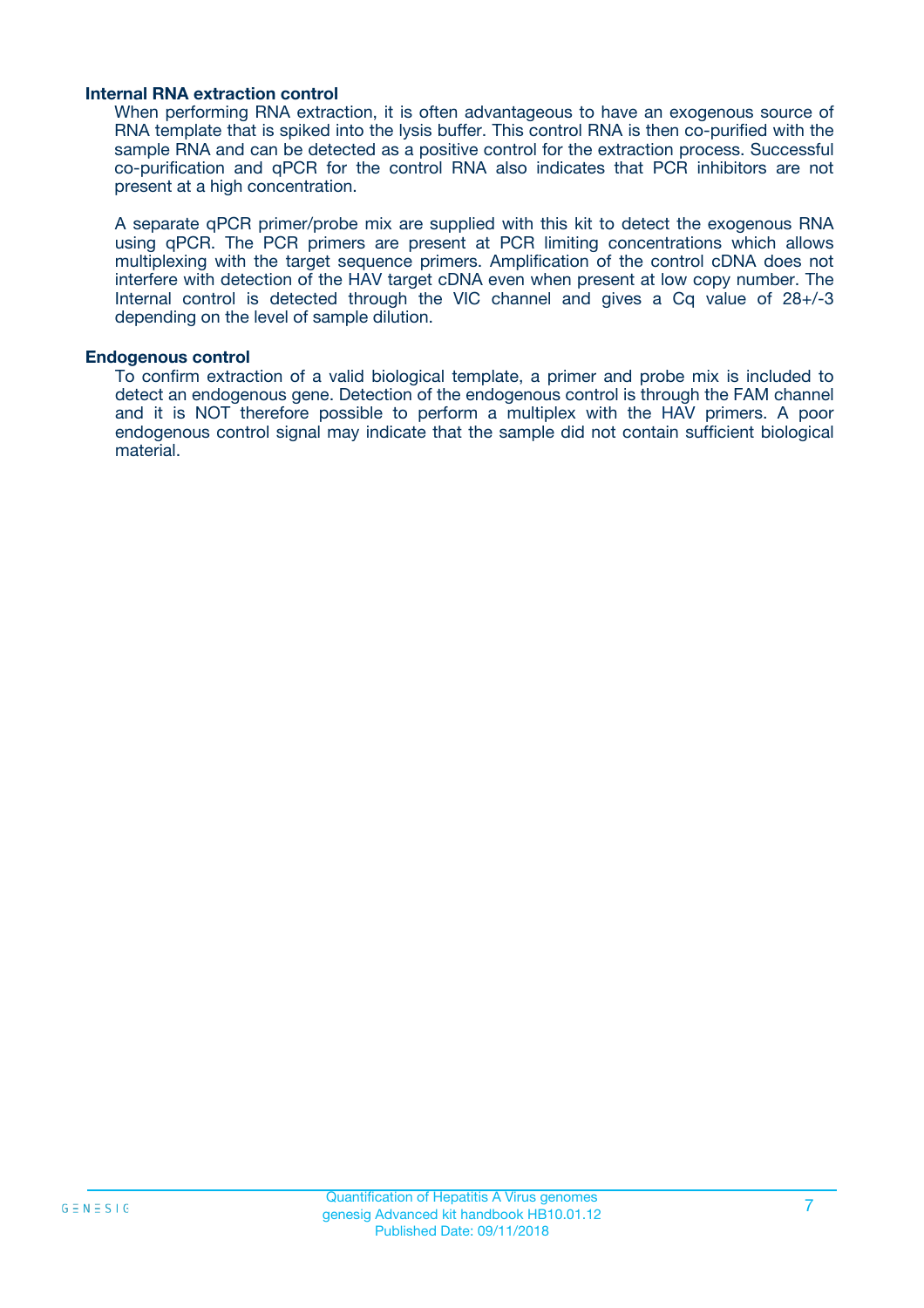### Resuspension protocol

To minimize the risk of contamination with foreign DNA, we recommend that all pipetting be performed in a PCR clean environment. Ideally this would be a designated PCR lab or PCR cabinet. Filter tips are recommended for all pipetting steps.

- **1. Pulse-spin each tube in a centrifuge before opening.** This will ensure lyophilised primer and probe mix is in the base of the tube and is not spilt upon opening the tube.
- **2. Resuspend the primer/probe mixes in the RNase/DNase free water supplied, according to the table below:**

To ensure complete resuspension, vortex each tube thoroughly.

| Component - resuspend in water                       | Volume   |
|------------------------------------------------------|----------|
| <b>Pre-PCR pack</b>                                  |          |
| HAV primer/probe mix (BROWN)                         | $165$ µl |
| Internal extraction control primer/probe mix (BROWN) | $165$ µl |
| Endogenous control primer/probe mix (BROWN)          | 165 µl   |

**3. Resuspend the internal control template and positive control template in the template preparation buffer supplied, according to the table below:** To ensure complete resuspension, vortex each tube thoroughly.

| Component - resuspend in template preparation buffer |             |  |  |
|------------------------------------------------------|-------------|--|--|
| <b>Pre-PCR heat-sealed foil</b>                      |             |  |  |
| Internal extraction control RNA (BLUE)               |             |  |  |
| <b>Post-PCR heat-sealed foil</b>                     |             |  |  |
| HAV Positive Control Template (RED) *                | $500$ $\mu$ |  |  |

\* This component contains high copy number template and is a VERY significant contamination risk. It must be opened and handled in a separate laboratory environment, away from the other components.

### RNA extraction

The internal extraction control RNA can be added either to the RNA lysis/extraction buffer or to the RNA sample once it has been resuspended in lysis buffer.

#### **DO NOT add the internal extraction control RNA directly to the unprocessed biological sample as this will lead to degradation and a loss in signal.**

- **1. Add 4µ**l **of the Internal extraction control RNA (BLUE) to each sample in RNA lysis/extraction buffer per sample.**
- **2. Complete RNA extraction according to the manufacturer's protocols.**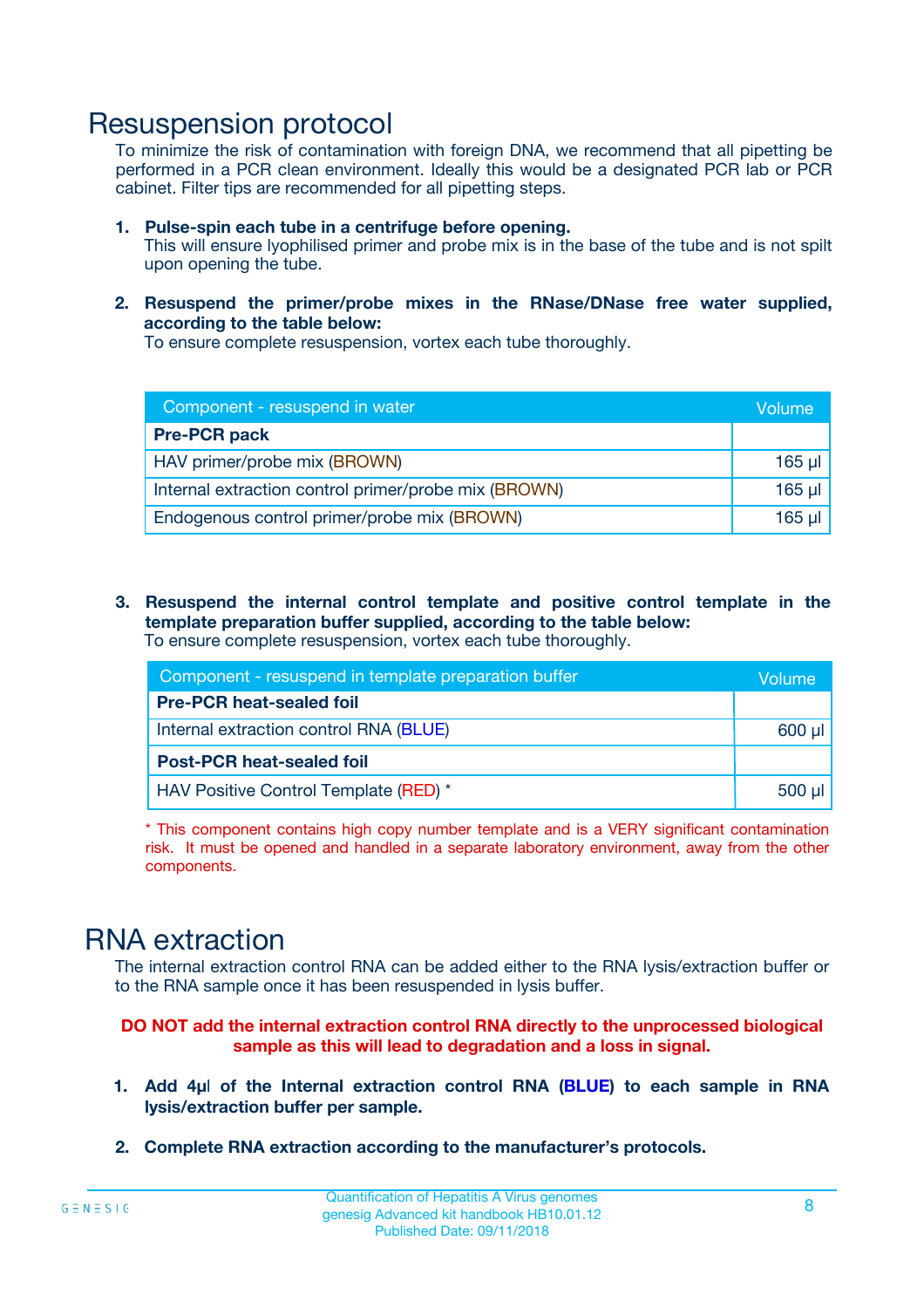# OneStep RT-qPCR detection protocol

#### **For optimum performance and sensitivity.**

All pipetting steps and experimental plate set up should be performed on ice. After the plate is poured proceed immediately to the OneStep amplification protocol. Prolonged incubation of reaction mixes at room temperature can lead to PCR artifacts that reduce the sensitivity of detection.

#### **1. For each RNA sample prepare a reaction mix according to the table below: Include sufficient reactions for positive and negative controls.**

| Component                                                    | Volume   |
|--------------------------------------------------------------|----------|
| oasig OneStep or PrecisionPLUS OneStep 2X RT-qPCR Master Mix | $10 \mu$ |
| HAV primer/probe mix (BROWN)                                 | 1 µI     |
| Internal extraction control primer/probe mix (BROWN)         | 1 µl     |
| <b>RNase/DNase free water (WHITE)</b>                        | $3 \mu$  |
| <b>Final Volume</b>                                          | 15 ul    |

**2. For each RNA sample prepare an endogenous control reaction according to the table below (optional):**

This control reaction will provide crucial information regarding the quality of the biological sample.

| Component                                                    | Volume   |
|--------------------------------------------------------------|----------|
| oasig OneStep or PrecisionPLUS OneStep 2X RT-qPCR Master Mix | 10 $\mu$ |
| Endogenous control primer/probe mix (BROWN)                  | 1 ul     |
| <b>RNase/DNase free water (WHITE)</b>                        | $4 \mu$  |
| <b>Final Volume</b>                                          | 15 µl    |

- **3. Pipette 15µl of these mixes into each well according to your qPCR experimental plate set up.**
- **4. Pipette 5µl of RNA template into each well, according to your experimental plate set up.**

For negative control wells use 5µl of RNase/DNase free water. The final volume in each well is 20µl.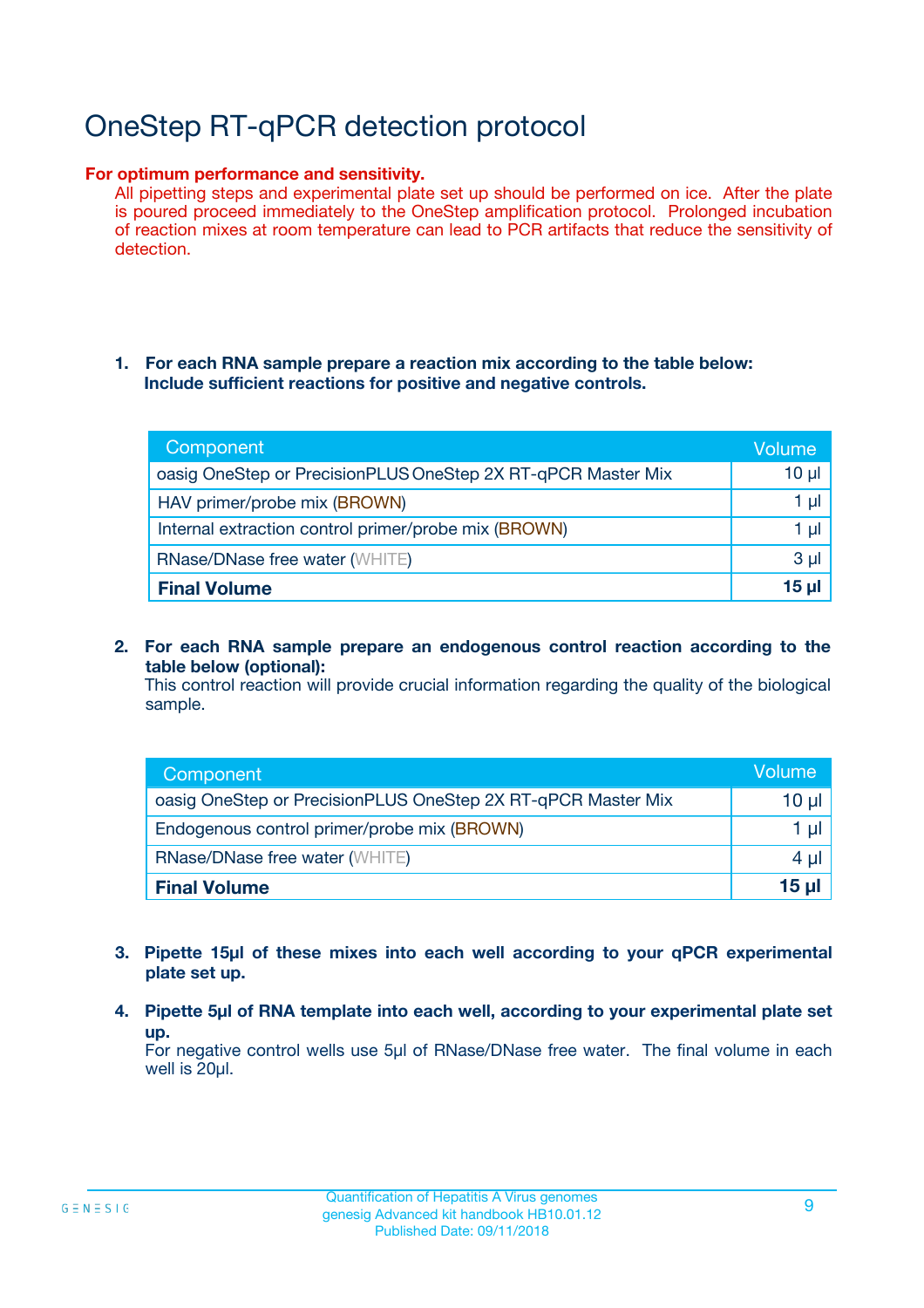#### **5. If a standard curve is included for quantitative analysis prepare a reaction mix according to the table below:**

| Component                                                    | Volume |
|--------------------------------------------------------------|--------|
| oasig OneStep or PrecisionPLUS OneStep 2X RT-qPCR Master Mix | 10 µl  |
| HAV primer/probe mix (BROWN)                                 |        |
| <b>RNase/DNase free water (WHITE)</b>                        | 4 µl   |
| <b>Final Volume</b>                                          | 15 ul  |

- **6. Preparation of standard curve dilution series.**
	- **1) Pipette 90µl of template preparation buffer into 5 tubes and label 2-6**
	- **2) Pipette 10µl of Positive Control Template (RED) into tube 2**
	- **3) Vortex thoroughly**
	- **4) Change pipette tip and pipette 10 µl from tube 2 into tube 3**
	- **5) Vortex thoroughly**

#### **Repeat steps 4 and 5 to complete the dilution series**

| <b>Standard Curve</b>         | Copy Number*           |
|-------------------------------|------------------------|
| Tube 1 Positive control (RED) | $2 \times 10^5$ per µl |
| Tube 2                        | $2 \times 10^4$ per µl |
| Tube 3                        | $2 \times 10^3$ per µl |
| Tube 4                        | $2 \times 10^2$ per µl |
| Tube 5                        | 20 per µl              |
| Tube 6                        | 2 per µl               |

\*The quantitative results produced by the genesig HAV kit can be converted to International Units by multiplying copy numbers by 34.5. This conversion factor was developed using RNA/DNA extracted (where applicable) from the WHO International Standard for HAV.

Users of this kit are advised that the conversion factor serves as a guide. For the highest level of accuracy, it is best practice to calculate conversion factors independently using the WHO International Standard. If unsure, please contact your local sales representative for details regarding the generation of the conversion factor to ensure it is applied in the most appropriate fashion.

**7. Pipette 5µl of standard template into each well for the standard curve according to your plate set-up**

The final volume in each well is 20ul.

### OneStep RT-qPCR Amplification Protocol

Amplification conditions using oasig OneStep or PrecisionPLUS OneStep 2X RT-qPCR Master Mix.

|             | <b>Step</b>                  | <b>Time</b>      | <b>Temp</b> |
|-------------|------------------------------|------------------|-------------|
|             | <b>Reverse Transcription</b> | $10 \text{ min}$ | 55 °C       |
|             | Enzyme activation            | 2 min            | 95 °C       |
| Cycling x50 | Denaturation                 | 10 <sub>s</sub>  | 95 °C       |
|             | <b>DATA COLLECTION *</b>     | 60 s             | 60 °C       |

\* Fluorogenic data should be collected during this step through the FAM and VIC channels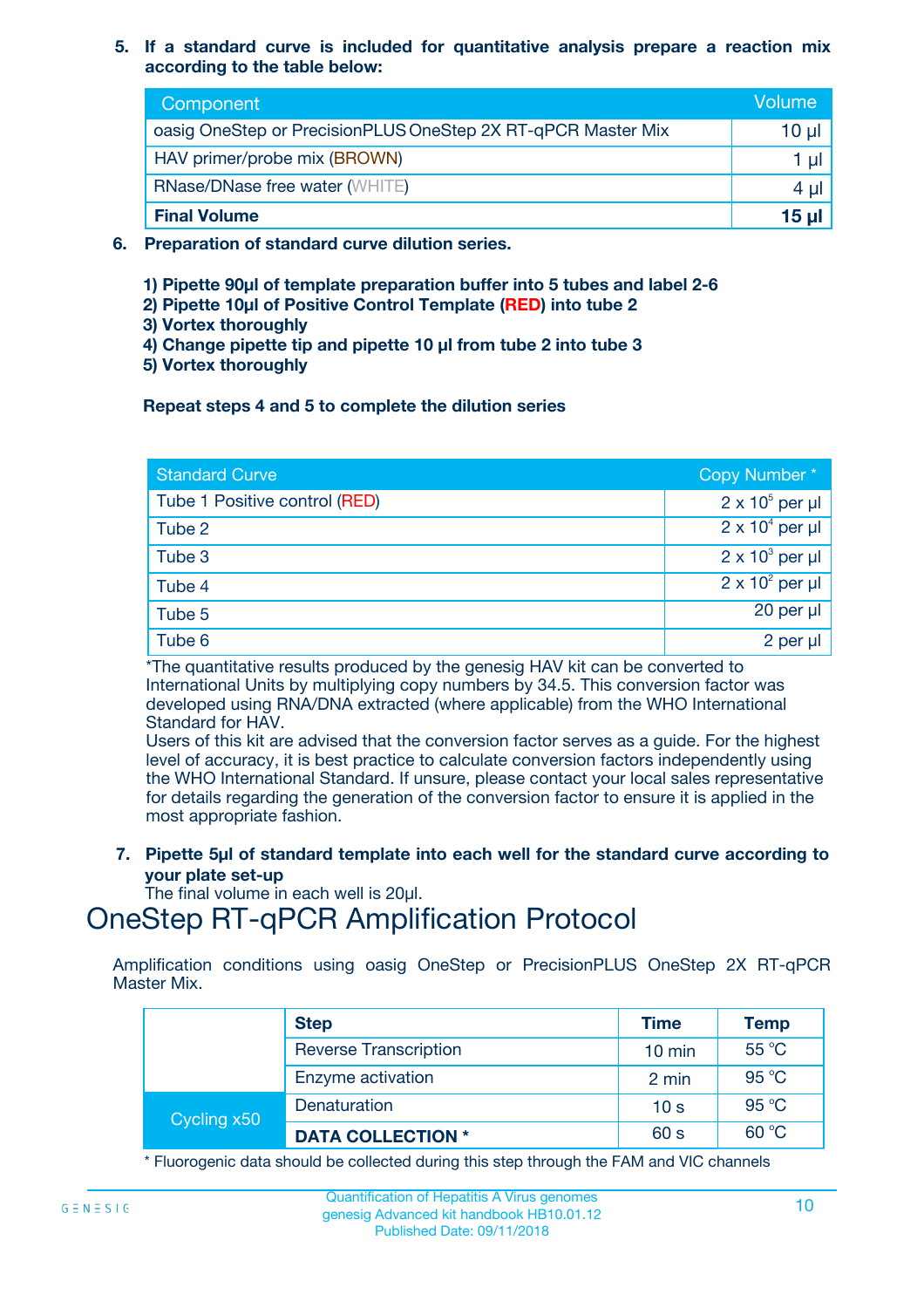### Interpretation of results

| <b>Target</b><br>(FAM) | Internal<br>control<br>(NIC) | <b>Positive</b><br>control | <b>Negative</b><br>control | Interpretation                                                                                                  |
|------------------------|------------------------------|----------------------------|----------------------------|-----------------------------------------------------------------------------------------------------------------|
| $\leq 30$              | $+ 1 -$                      | ÷                          |                            | <b>POSITIVE QUANTITATIVE RESULT</b><br>calculate copy number                                                    |
| > 30                   | ÷                            | ÷                          |                            | <b>POSITIVE QUANTITATIVE RESULT</b><br>calculate copy number                                                    |
| > 30                   |                              | ÷                          |                            | <b>POSITIVE QUALITATIVE RESULT</b><br>do not report copy number as this<br>may be due to poor sample extraction |
|                        | ÷                            | ÷                          |                            | <b>NEGATIVE RESULT</b>                                                                                          |
| $+ 1 -$                | $+ 1 -$                      | ÷                          | $\leq$ 35                  | <b>EXPERIMENT FAILED</b><br>due to test contamination                                                           |
|                        | $+ 1 -$                      |                            | > 35                       | $\star$                                                                                                         |
|                        |                              | ÷                          |                            | <b>SAMPLE PREPARATION FAILED</b>                                                                                |
|                        |                              |                            |                            | <b>EXPERIMENT FAILED</b>                                                                                        |

Positive control template (**RED**) is expected to amplify between Cq 16 and 23. Failure to satisfy this quality control criterion is a strong indication that the experiment has been compromised.

\*Where the test sample is positive and the negative control is positive with a  $Cq > 35$ , the sample must be reinterpreted based on the relative signal strength of the two results:



If the sample amplifies  $> 5$  Cq earlier than the negative control then the sample should be reinterpreted (via the table above) with the negative control verified as negative.



If the sample amplifies  $< 5$  Cq earlier than the negative control then the positive sample result is invalidated and the result should be determined inconclusive due to test contamination. The test for this sample should be repeated.